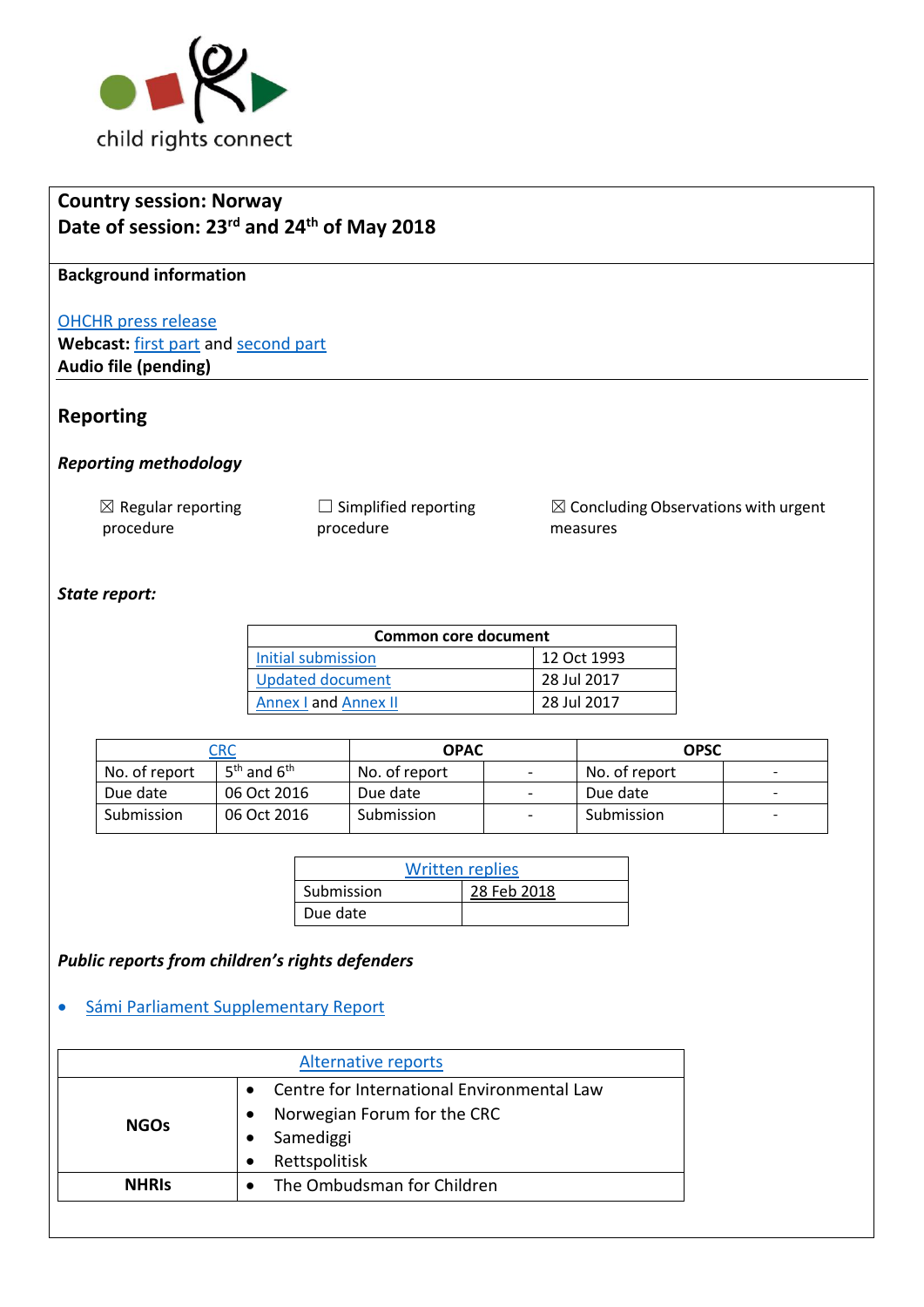

## **State delegation**

The delegation was very large, composed of a mix of high level Ministers and technical staff. The delegation was headed by Ms. Linda Helleland, Minister of Children equality, accompanied by staff from the Ministry of Health and Care Service, the ministry of Justice and public Security, Ministry of Education and Research and Ministry of Climate and Environment.

## **Committee's Task Force members**

| Name & Last Name                   | Country        |
|------------------------------------|----------------|
| <b>Amal Aldoseri (Coordinator)</b> | <b>Morocco</b> |
| <b>Hatem Kotrane</b>               | Tunisia        |
| <b>Mikiko Otani</b>                | Japan          |
| <b>Renate Winter</b>               | Austria        |

## **Dialogue description**

i. Character of the dialogue

The dialogue was overall constructive, cooperative and dynamic with in depth, focused and technical discussions between the Committee and the delegation.

## ii. General assessment made by the Committee

The Committee was overall satisfied to see the progress of Norway towards the participation of children in judicial and administrative proceedings, including the creation of youth forums. However, the inclusion of migrant children continues to be a challenge and therefore, demands more concrete measures to tackle the problem.

### iii. Main issues discussed:

- **Right to be Heard:** The Committee asked whether children themselves could launch complains to office of ombudsman for education, including whether it was child-friendly and had training for staff. The other set of questions on the topic involved, whether children themselves were being heard in family and school, including groups of children and whether it was practiced in all administrative and judicial cases. Finally, the Committee questioned about the youth forums in Norway concerning support and accessibility to all groups of children. The delegation replied that they have submitted proposals for having a court specifically for children and migrants. The ministry has also engaged in discussion with children that are in welfare service and have commissioned a report on improvements to the complaint system, including a child friendly mechanism. The delegation has also highlighted that children are also granted the right to be heard in all social welfare programs, having a handbook on child participation, used by mediators in family cases. Finally, they replied that children's right to be heard is implemented in climate change policy through climate change advisors and youth councils, within 90% of municipalities.
- **Preservation of identity:** the Committee asked whether it existed an environment to preserve the identity of refugees, migrants and others. The Committee also questioned the delegation about the role of the media engagement on the protection of children to combat racism, sexualization of children and the respect to other cultures within Norwegian children. The delegation highlighted that education was used to preserve identity of migrant children, mentioning the qualification of teachers to deal with the topic and activities of integration of migrant children in the education system, creating a positive environment for them.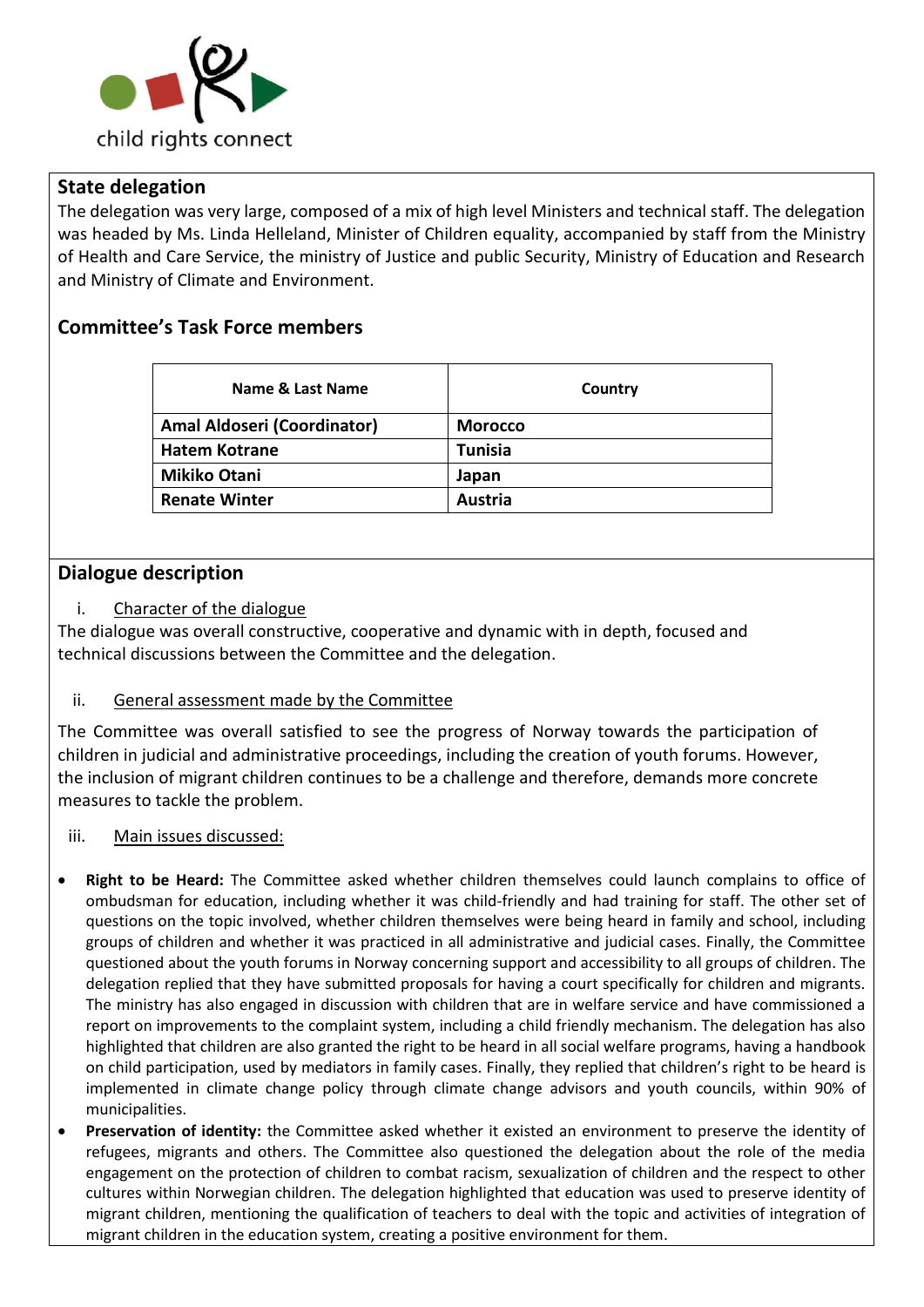

- **Non- discrimination**: the Committee was worried that children in vulnerable situation belonging to minorities still faces discrimination and asked whether measures were being taken to tackle the problem. The questioning was also extended to LGBT children and children with disabilities, whether they were being accepted in their community and staff. The delegation replied mentioning that they have an act that prohibits discrimination based on age in all aspects of law, which also covered children. In terms of LGBTI discrimination the delegation replied that they have taken measures with this specific group of children.
- **Family environment:** The Committee asked about whether the country has any guide for parents of minority groups. The Committee was worried about the high probability of migrant children to be removed through child welfare service, with migrant families being too scared to reach child welfare services. Also, the Committee asked a question on how to integrate right to be heard in health care sector. The delegation affirmed that the *child welfare service* will be make in cooperation between children and parents. The delegation also replied to the questioning by mentioning that removals are sometimes necessary, but there are measures to improve this process.
- **Administration of Juvenile Justice:** the Committee asked questions related to the situation of alternatives measures to the detention of children and questioned about cases of violence and sexual abuse. The delegation replied by saying that they have an action plan to deal with sexual abuse. In terms of juvenile justice they have acknowledged that there was an increase in the cases of juvenile detention and in those cases there are regulations from 2015 that set out a multidisciplinary team to discuss alternative sentences. They also ensured that alternative sentences are already common for non-violent crimes, such as community sentence or at home. Concerning the detention of migrant children, the delegation said that it is done only when children are facing risk of forced returns.

## **Recommendations of the Committee**

In its Concluding Observations, the Committee drew attention to the need of **urgent measures** concerning the following 6 areas:

**Administration of juvenile justice:** Committee urges the State party to bring its juvenile justice system fully into line with the Convention and other relevant standards by discontinuing preventive detention for children; Where detention is unavoidable, ensure that the children are not detained together with adults, and withdraw the reservation to article 10, of the International Covenant on Civil and Political Rights "with regard to the obligation to keep accused juvenile persons and juvenile offenders segregated from adults"; Strengthen safeguards to ensure that isolation as a preventive measure is avoided to the greatest extent possible;

**Independent monitoring:** the Committee recommends that the State party take measures to ensure that the Ombudsman for Children and/or the National Human Rights Institution are entrusted with the mandate to receive, investigate and address complaints by children, in all areas that concern them, in a child-sensitive manner.

**Non-discrimination:** The Committee recommends that the State party: Allocate resources for research into the root causes and possible impact of oversexualized representations of girls in the media; Research and develop specific measures on how to address the particular difficulties and discrimination faced by many children with an immigrant background, and train teachers accordingly; Develop a new plan of action for promoting gender and preventing ethnic discrimination; Take awareness-raising measures to foster tolerance and openness about non-conforming with gender stereotypes and the harmful effects of social pressure targeting the public at large.

**Children deprived of a family environment:** In this regard, the Committee recommends that the State party to ensure that all forms of separation of children from their parents are always in the best interests of the child, including by: Reviewing the current practices for out of home placements, deprivation of parental rights and limitation of contact rights with a view to ensuring that such drastic steps are only used as measures of last resort, with a particular emphasis on Roma families where children seem to be disproportionately separated from their families; Providing parents with the necessary support to avoid the separation from their children;